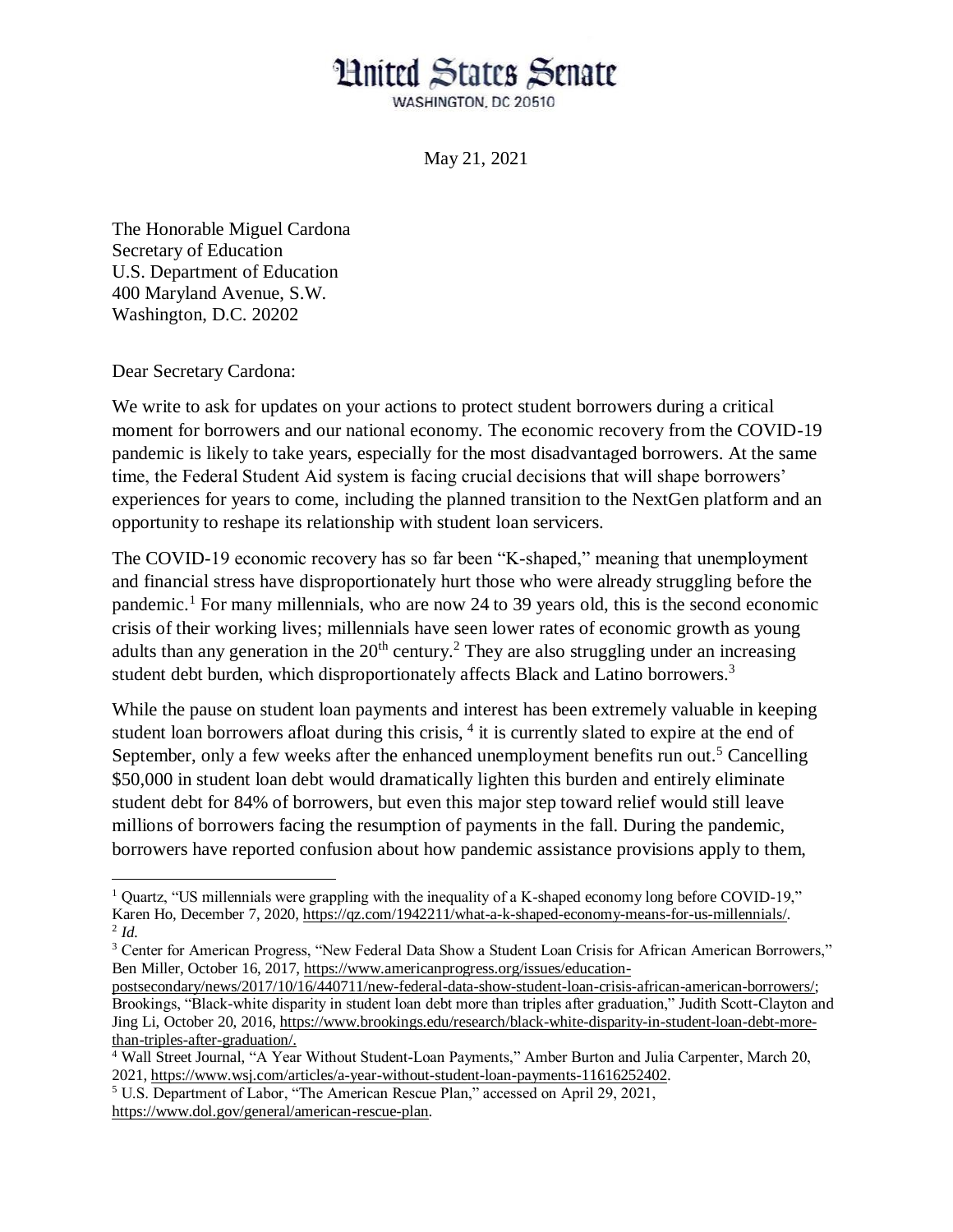suggesting that proactive steps prior to the end of the payment pause are needed to prevent them from falling through the cracks.<sup>6</sup> Currently, little is publicly known about how loan servicers have supported borrowers during the pandemic or how they are preparing for payments to resume.

Experts are also concerned that when COVID-19 protections such as stimulus payments, unemployment benefits, and mortgage forbearance expire, there could be a sharp increase in consumers filing for bankruptcy.<sup>7</sup> As you know, it is much more difficult to discharge student loan debt in bankruptcy than other types of consumer debt; the borrower must demonstrate "undue hardship" in an adversarial proceeding in bankruptcy court, and courts' interpretations of this standard vary across the country.<sup>8</sup> However, as the creditor on federal direct loans, the Education Department (ED or "the Department") has the discretion to decide when to contest these claims, and it could make this option more accessible for the most distressed borrowers by publicizing its own definition of "undue hardship" under which it would decline to contest the borrower's claim.

As borrowers face these difficult economic circumstances, ED is also facing important choices about the future of the student loan program. All of the major student loan servicers' contracts are set to expire in the next year,<sup>9</sup> opening a crucial opportunity to reshape the student loan servicing system with greater accountability for performance and borrowers' outcomes. The contracting process for the Department's long-planned shift to the NextGen platform is currently on hold.<sup>10</sup> NextGen could provide an opportunity to improve borrowers' experiences and diminish the power of loan servicers, which have historically subjected borrowers to poor service and misleading or illegal practices. At the same time, its implementation has been plagued with delays and confusion. The decisions you make in the coming months about the future of NextGen and related servicing contracts will affect borrowers' experiences of loan repayment for years to come.

In order to better understand how the Department plans to address these crucial and timesensitive issues, we request answers to the following questions by June 4, 2021:

- 1. All of the major loan servicers' current contracts are set to expire in the coming year.
	- a. Will the current contracts be extended?

<sup>10</sup> Interim Servicing Solution – Amendment 0003, January 8, 2021,

[https://beta.sam.gov/opp/2ab38dd62ff34f38b0ce817947f9cc3b/view.](https://beta.sam.gov/opp/2ab38dd62ff34f38b0ce817947f9cc3b/view)

 $\overline{\phantom{a}}$ <sup>6</sup> Pew Charitable Trusts, "Outreach From Borrowers Could Overwhelm Student Loan System When Pandemic Pauses End," Sarah Sattelmeyer and Lexi West, November 3, 2020, [https://www.pewtrusts.org/en/research-and](https://www.pewtrusts.org/en/research-and-analysis/articles/2020/11/03/outreach-from-borrowers-could-overwhelm-student-loan-system-when-pandemic-pauses-end)[analysis/articles/2020/11/03/outreach-from-borrowers-could-overwhelm-student-loan-system-when-pandemic](https://www.pewtrusts.org/en/research-and-analysis/articles/2020/11/03/outreach-from-borrowers-could-overwhelm-student-loan-system-when-pandemic-pauses-end)[pauses-end.](https://www.pewtrusts.org/en/research-and-analysis/articles/2020/11/03/outreach-from-borrowers-could-overwhelm-student-loan-system-when-pandemic-pauses-end)

 $\bar{7}$  Forbes, "After the Covid-19 Deluge, A Bankruptcy Tidal Wave?" Mark Hendricks and Daphne Foreman, September 23, 2020, [https://www.forbes.com/sites/advisor/2020/09/23/after-the-covid-19-deluge-a-bankruptcy](https://www.forbes.com/sites/advisor/2020/09/23/after-the-covid-19-deluge-a-bankruptcy-tidal-wave/?sh=4a5e5e204aba)[tidal-wave/?sh=4a5e5e204aba.](https://www.forbes.com/sites/advisor/2020/09/23/after-the-covid-19-deluge-a-bankruptcy-tidal-wave/?sh=4a5e5e204aba)

<sup>8</sup> Bloomberg Law, "Student Loan Debtors Seek High Court Standard in Debt Discharge," Leslie A. Pappas, April 30, 2021, [https://news.bloomberglaw.com/bankruptcy-law/student-loan-debtors-seek-high-court-standard-in-debt](https://news.bloomberglaw.com/bankruptcy-law/student-loan-debtors-seek-high-court-standard-in-debt-discharge)[discharge.](https://news.bloomberglaw.com/bankruptcy-law/student-loan-debtors-seek-high-court-standard-in-debt-discharge) 

<sup>9</sup> Student Loan Hero, "Education Department Gets New Federal Loan Servicers; Others Stay for Now," Andrew Pentis, October 23, 2020, [https://studentloanhero.com/featured/nextgen-student-loan-servicers/.](https://studentloanhero.com/featured/nextgen-student-loan-servicers/)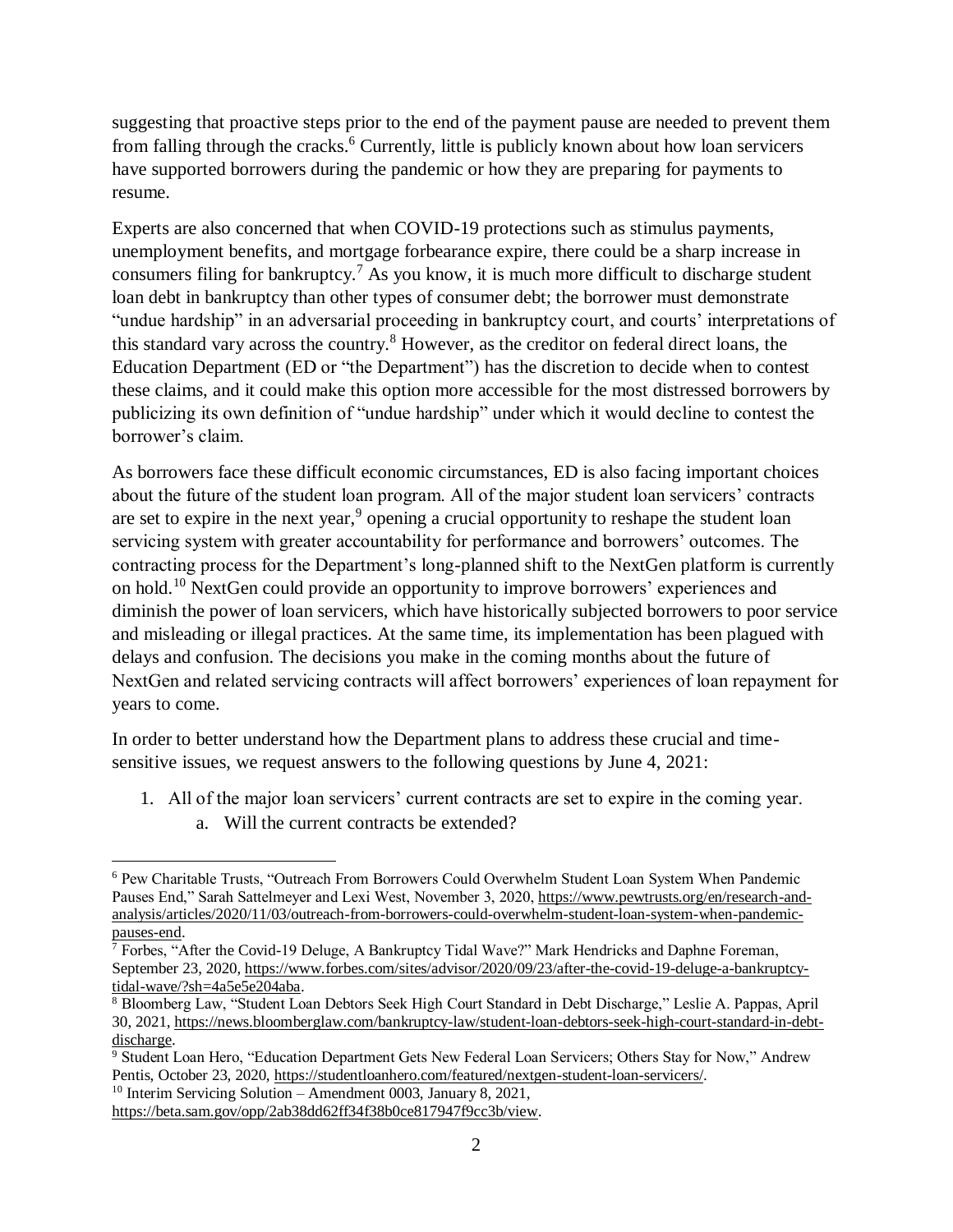- b. Will the Department commit to restructuring future servicer contracts to include specific, outcome-based incentives for effective loan management and customer service, with penalties up to and including termination for servicers who fail to meet these benchmarks?
- 2. If ED determines that a contractor has a history of poor performance, abusive practices, or practices that violate consumer protection laws, will you ensure that that contractor is not awarded future contracts with ED and that borrowers are provided with adequate remedies??
- 3. What is the current status and timeline for the NextGen project?
	- a. Specifically, what is the current status and timeline for implementing the Business Process Operations Solution solicitation?
	- b. How do you plan to structure the contracts for this project to improve incentives for performance and reduce opportunities for abuse?
	- c. Will NextGen contractors be required to adhere to state and federal law and refrain from making claims to evade legal accountability?
	- d. How will the Department ensure that borrowers are not subject to illegal or abusive practices by current contractors during this transitional period?
	- e. How will the Department ensure that borrowers who are subject to illegal or abusive practices, or otherwise are harmed in the transition to NextGen are provided with adequate remedies?
- 4. Please provide a breakdown for each of the Title IV loan servicers of the number of loans they service that have:
	- a. Received a Total and Permanent Disability discharge during the pandemic;
	- b. Received a Death discharge;
	- c. Enrolled in an IDR program during the pandemic;
	- d. Achieved forgiveness under an IDR program during the pandemic;
	- e. Achieved forgiveness under PSLF during the pandemic;
	- f. Achieved forgiveness under TEPSLF during the pandemic;
	- g. Received a closed school discharge during the pandemic;
	- h. Received a false certification discharge during the pandemic
	- i. Received a unpaid refund discharge during the pandemic; and
	- j. Been fully repaid during the pandemic.
- 5. Federal direct loan payments and interest are scheduled to resume after September 30, 2021.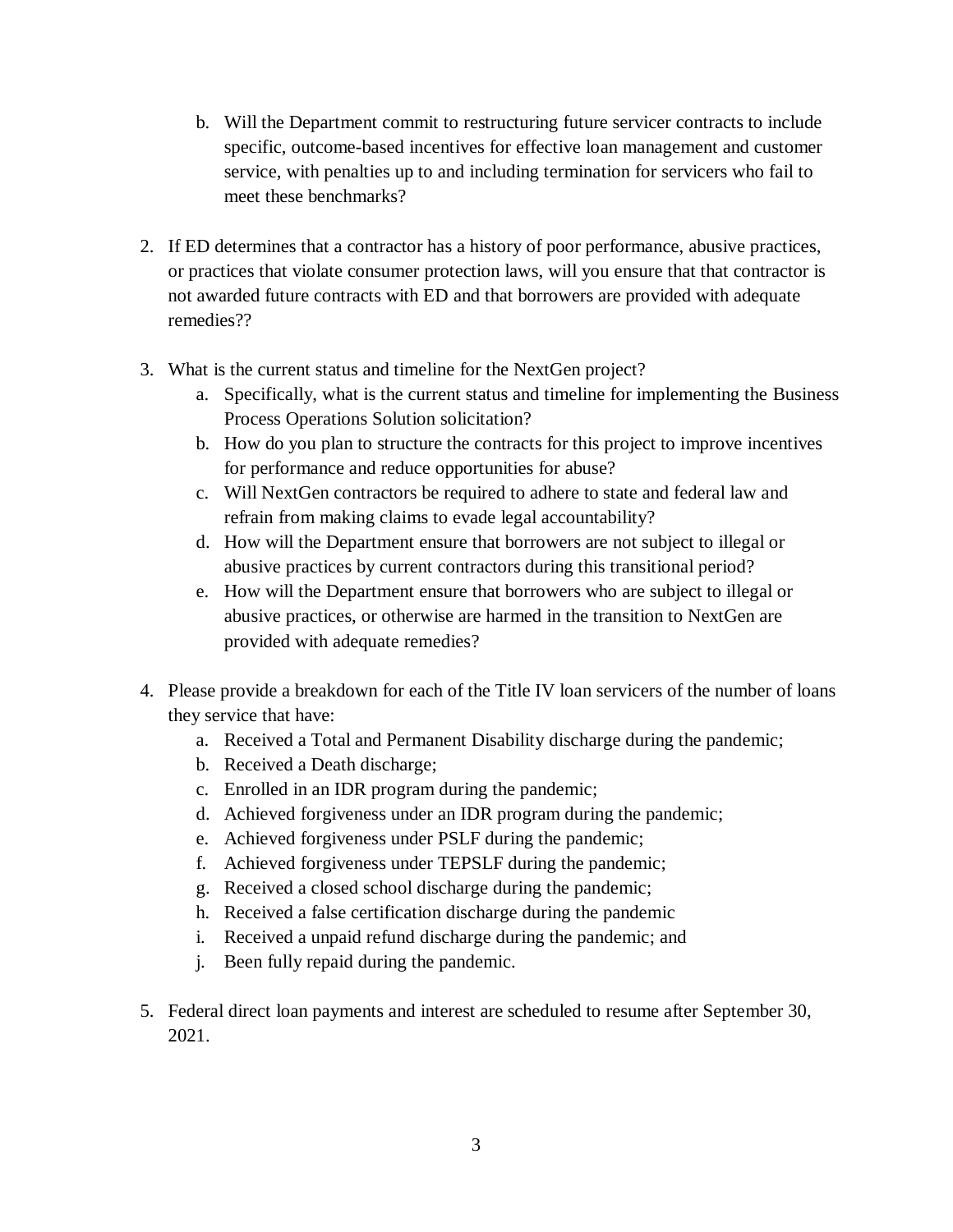- a. What steps is the Department taking and what requirements will it make of loan servicers to ensure that loan servicers are conducting the needed proactive outreach to prepare borrowers for this transition?
- b. How is the Department measuring loan servicer outreach to borrowers for each servicer?
- c. What steps will you take if a loan servicer is found to be conducting inadequate outreach?
- d. Will you commit to ensuring that loan servicers are not paid active repayment rates for loans that go into default following the resumption of payments?
- e. How should FSA and loan servicers identify at-risk student loan borrowers who struggled prior to the pandemic and target outreach to these borrowers prior to automatic repayments going into effect?
	- i. Of these at-risk borrowers, how many were enrolled in auto-debit payments prior to the pandemic?
	- ii. To date, what percentage of student loan borrowers have contacted ED, FSA, or their servicers to let them know their financial circumstances have changed?
- f. What steps is the Department taking to help borrowers get out of default during the remainder of the payment suspension?
- g. Does ED plan to implement changes to streamline enrollment in IDR programs to ensure that borrowers are able to enroll quickly and easily?
- h. Does ED plan to implement a penalty-free period for non-payment after the pause ends?
- 6. Will ED commit to cease contesting undue hardship petitions or, alternatively, publishing a definition of "undue hardship" under which the Department will decline to contest bankruptcy claims for all borrowers?
- 7. How many bankruptcy claims on direct federal loans are currently pending?
	- a. In how many cases has the Department contested bankruptcy claims where borrowers argued that they faced "undue hardship" since 2016?
	- b. In how many cases has the Department declined to contest bankruptcy claims due to "undue hardship" since 2016?

Thank you for your attention to this important matter. We look forward to continuing to work with you to address these critical issues.

Sincerely,